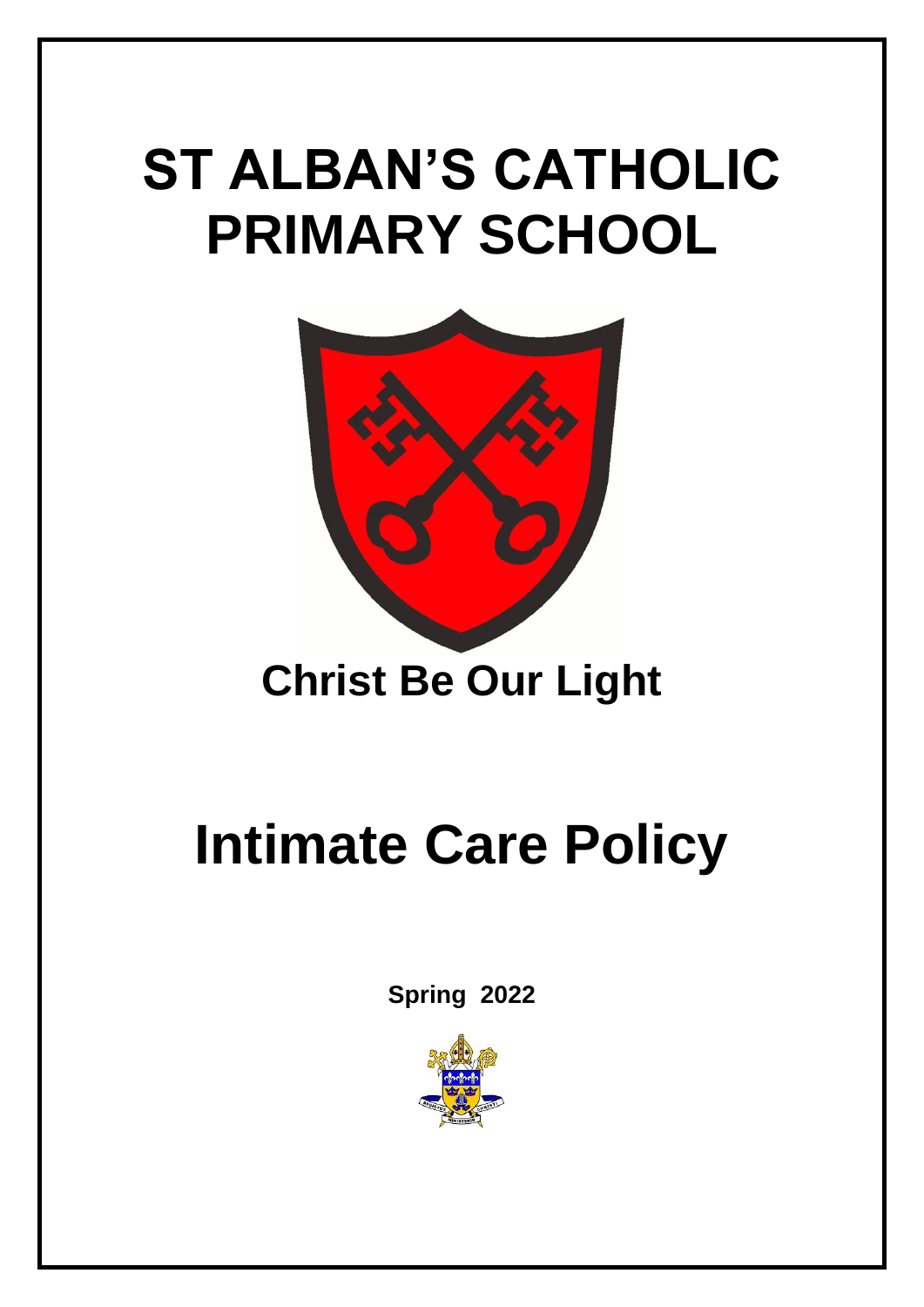#### **School Mission Statement**

"St Alban's school exists to ensure all children Believe, Achieve and Succeed."

#### **Contents**

Part 1 - Guiding Principles

Part 2 - Guidance

Part 3 - Intimate Care Plan and Guidance for use

Appendix - Model Policy for Intimate Care

This document was developed by a multi-agency group from Cambridgeshire County Council CYPS and Health professionals.

#### **Part 1 - Guiding Principles**

These three fundamental guiding principles are paramount and should be evident whenever intimate care involving children or young people is considered

#### **1 st Principle**

Every intimate care procedure must be completed within an atmosphere of total respect and dignity both for the individual receiving care and for the person involved in giving the care

#### **2 nd Principle**

Every plan supporting intimate care must demonstrate how the child/young person can be enabled to develop their independence as far as is reasonably practical for the child/young person.

#### **3 rd Principle**

The number of adults engaged in the care should only reflect the minimum needed to perform the task safely and respectfully. Each situation should reflect both the safety and vulnerability of children/young people and staff.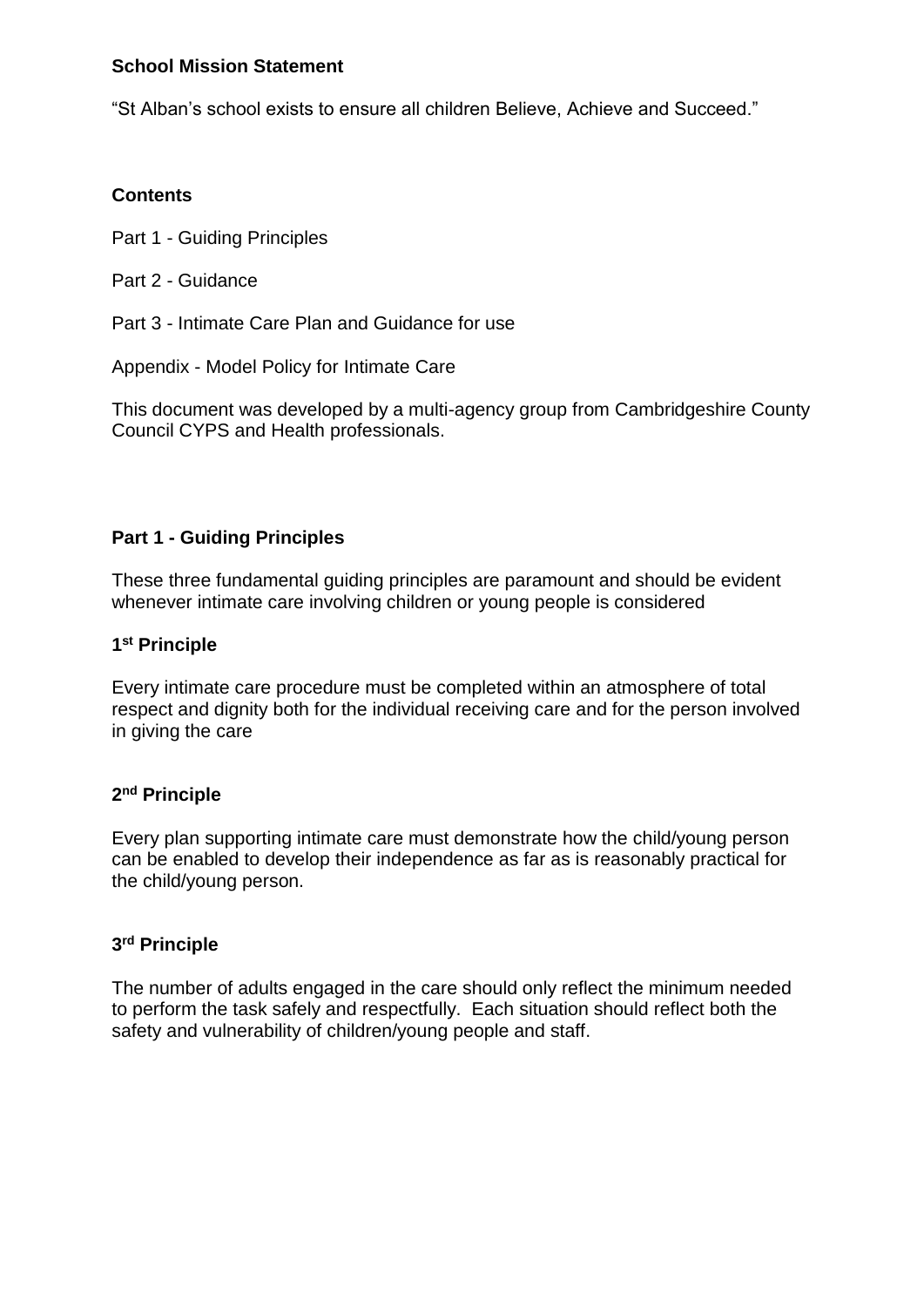# **Part 2 - Guidance**

# **Context**

The purpose of this guidance is to set out a framework for staff that provide intimate care to children and young people. This acknowledges staff responsibilities and also protects the rights of everyone involved. Children and young people who require intimate care may attend many settings.

Children and young people are entitled to respect and privacy at all times and especially when in a state of undress, changing clothes, bathing or undertaking any form of personal care. There are occasions where there will be a need for an appropriate level of supervision in order to safeguard young people and/or satisfy health and safety considerations. It is important to remember that some individuals may choose this line of work to gain access to vulnerable children in order to abuse them. Research has shown that children and young people with disabilities are especially vulnerable to abuse. This supervision should be appropriate to the needs and age of the young people concerned and sensitive to the potential for embarrassment.

Adults need to be vigilant about their own behaviour, ensure they follow agreed guidelines and be mindful of the needs of the children and young people with whom they work.

# **Purpose of Guidance**

It is important that all adults working with children and young people understand that the nature of their work and the responsibilities related to it place them in a position of trust. This guidance provides clear advice on appropriate and safe behaviours for all adults working with children in paid or unpaid capacities, in all settings and in all contexts. This guidance aims to:

- keep children and young people safe by clarifying which behaviours constitute safer practice and which behaviours should be avoided;
- assist adults working with children and young people to work respectfully, safely and responsibly and to monitor their own standards and practice;
- support managers and employers in setting clear expectations of behaviour and/or codes of practice relevant to the services being provided;
- support employers in giving a clear message that unlawful or unsafe behaviour is not acceptable and that, where appropriate, disciplinary or legal action will be taken;
- support safer recruitment practice;
- minimise the risk of misplaced or malicious allegations made against adults who work with children and young people;
- reduce the incidence of positions of trust being abused or misused.
- support staff to respectfully and safely teach or consolidate autonomy for the children or young people with whom they work. Staff will enable each child or young person to do as much for themselves as possible.

Employers should be familiar with, and know how to access, their Local Safeguarding Children's Board's policy and procedures for managing allegations against staff. [\(www.cambslscb.org.uk\)](http://www.cambslscb.org.uk/) Guidance for managing allegations is available in Safeguarding Children and Safer Recruitment in Education, Chapter 5 (currently under consultation).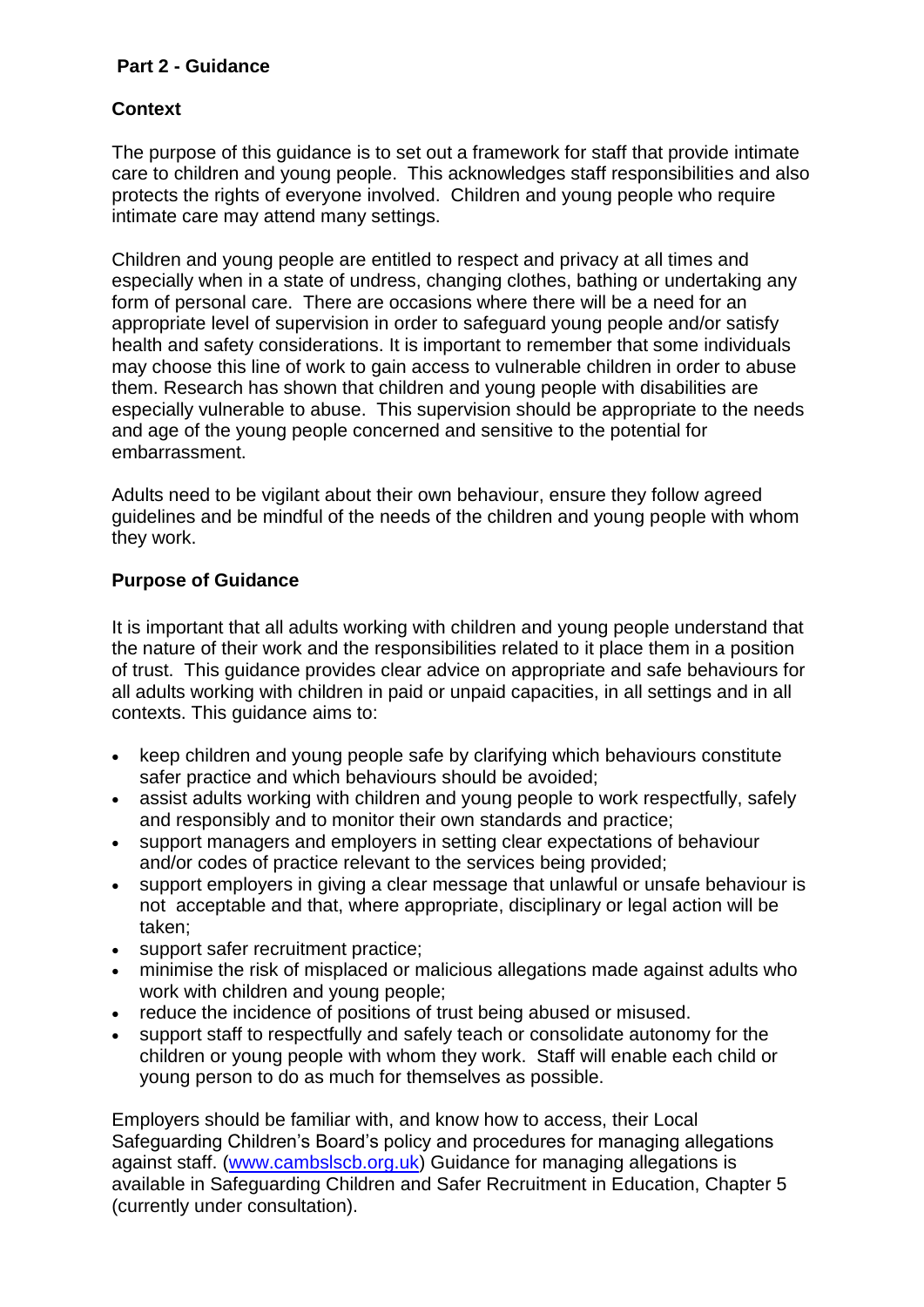# **What is Intimate Care?**

Intimate care encompasses areas of personal care, which most people usually carry out for themselves but some people may be unable to do because of an impairment or disability. Children or young people might require help with eating, drinking, washing, dressing, toileting and helping to deal with menstruation.

# **What is Invasive Care?**

Invasive care is an aspect of personal care where a procedure used for the care of an individual involves a further proximity to a person's body. This is to the point where equipment or medication needs to enter the body space, for example, medication administered anally or by injection. These are medical procedures and can only be undertaken in a school setting by an appropriately trained person. These procedures need to be supported by a clear medical protocol endorsed by the supporting Health Professional.

# **Good practice in Intimate Care**

Wherever possible, intimate care provided to older children and young people should be carried out by a staff member of the same gender. The religious and cultural values of children and their families must also be taken into account. The following positive approaches will assist in promoting good practice for intimate care:

- Staff should get to know the child or young person well beforehand and be familiar with his/her moods and methods of communication.
- Staff should speak to the child personally by name so that he/she is aware of being the focus of the activity
- Staff should have knowledge and understanding of any religious and cultural sensitivities related to aspects of intimate care and take these fully into account
- Staff should enable the child or young person to be prepared for or anticipate events while demonstrating respect for her/his body, e.g. by giving a strong sensory or verbal cue such as using a sponge or pad to signal intention to wash or change.
- Staff should ensure that the child or young person's privacy and modesty is respected and protected
- Staff should agree with the child or young person and their family appropriate terminology for private parts of the body and functions. Best practice in personal safety work would be to use the correct anatomical names for intimate body parts.
- Staff must always communicate in an age appropriate way taking into account the child or young person's developmental level and their preferred communication method.
- Staff should keep records, which note a child or young person's responses to intimate care and any changes in behaviour.
- If a member of staff has concerns about physical changes in a child or young person's presentation, e.g. unusual anxiety, bruising, soreness etc they will immediately report their concerns to the Designated Person for child protection and log them.
- An appropriate written plan for intimate personal care should be agreed with the child or young person and their family.
- Ensure that intimate care is consistent across home, school and other settings as far a possible.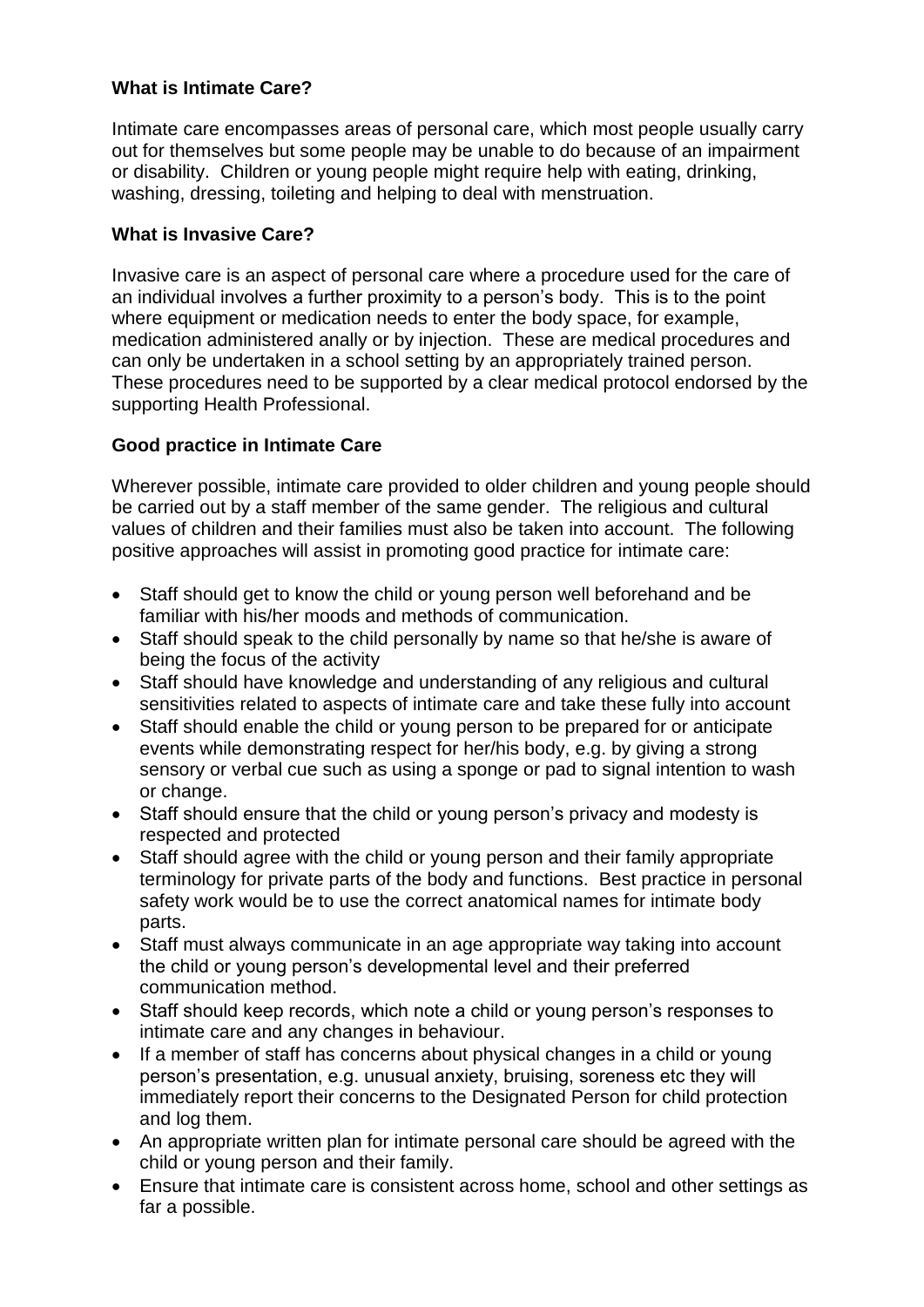- Staff should be aware of their own limitations, only carrying out procedures they understand and feel competent and confident to carry out. If in doubt staff should ask. Please refer to current protocols.
- Cameras (including mobile phones) must not be taken or used by staff or children in areas where intimate care is carried out.

#### **Duty of Care**

The Children Act 2004 places a duty on organisations to safeguard and promote the welfare of children and young people. This includes the need to ensure that all adults who work with or on behalf of children and young people in these organisations are competent, confident and safe to do so.

All adults who come into contact with children and young people whether working in a paid or unpaid capacity have a duty of care to safeguard and promote their welfare. Children and young people have a right to be treated with respect and dignity. It follows that trusted adults are expected to take reasonable steps to ensure the safety and well being of children and young people. Failure to do so may be regarded as neglect.

The duty of care is in part, exercised through the development of respectful and caring relationships between adults and children and young people. It is also exercised through the behaviour of the adult, which at all times should demonstrate integrity, maturity and good judgement.

Employers also have a duty of care towards their employees, both paid and unpaid, under the Health and Safety at Work Act 1974. This requires them to provide a safe working environment for adults and provide guidance about safer working practices. Employers also have a duty of care for the well being of employees and to ensure that employees are treated fairly and reasonably in all circumstances. The Human Rights Act 1998 sets out important principles regarding protection of individuals from abuse by state organisations or people working for those institutions. Adults who are subject to an allegation should therefore be supported and the principles of natural justice applied.

The Health and Safety Act 1974 also imposes a duty on employees to take care of themselves and anyone else that may be affected by their actions or failings. An employer's duty of care and the adult's duty of care towards children should not conflict. This 'duty' can be demonstrated through the use and implementation of these guidelines.

#### **One to One Situations**

All schools/settings working with or on behalf of children and young people should consider one to one situations when drawing up their policies.

Always consider the 3rd Guiding Principle: The number of adults engaged in the care should only reflect the minimum needed to perform the task safely and respectfully.

It is not realistic to state that one to one situations should never take place. It is however; appropriate to state that where there is a need, agreed with a senior manager and/or parents/carers, for an adult to be alone with a child/young person, certain procedures and explicit safeguards must be in place.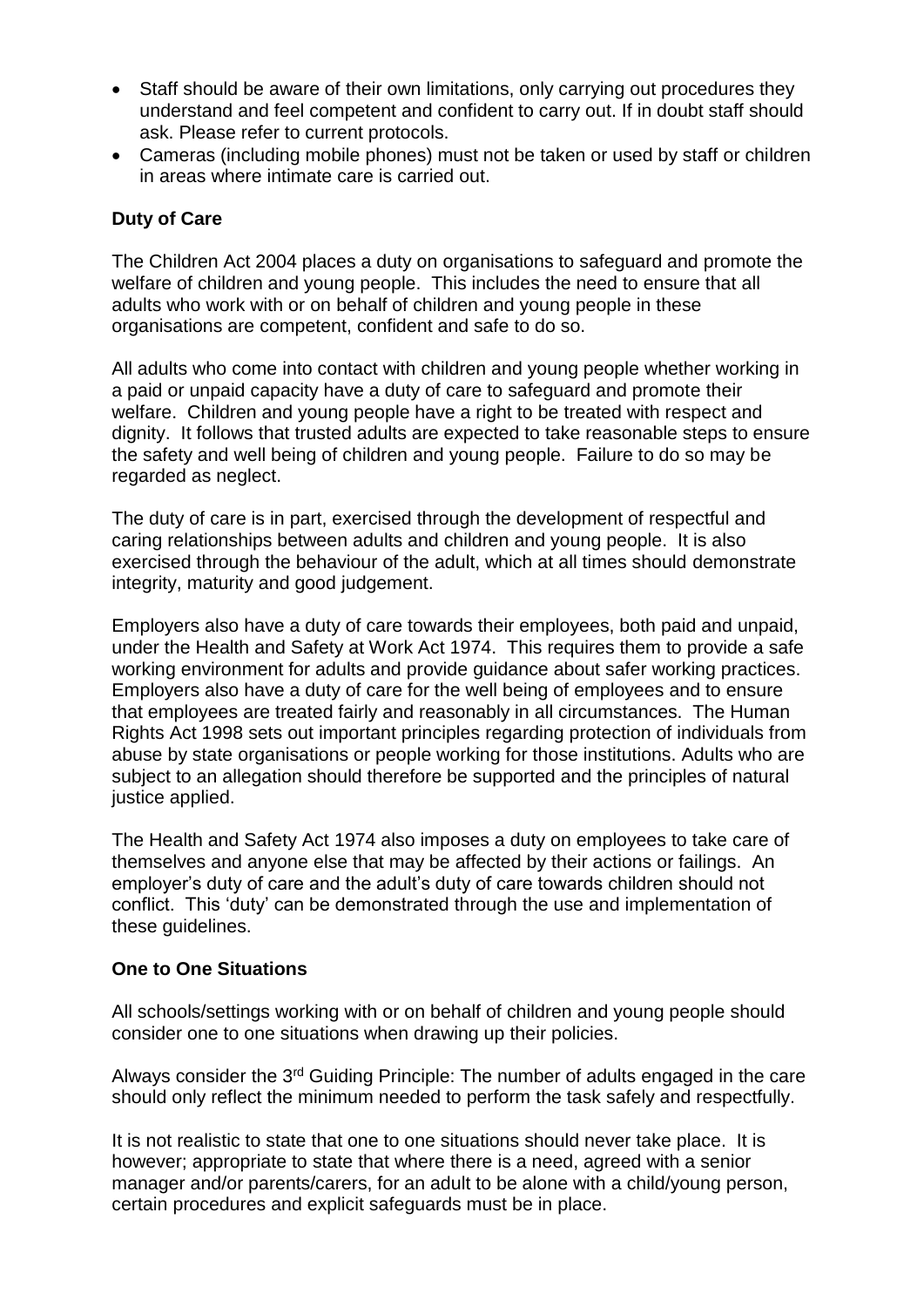Adults should be offered training and guidance for the use of any areas of the workplace which may place themselves or children in vulnerable situations. This would include those situations where adults work directly with children and young people in unsupervised settings and/or isolated areas.

One to one situations have the potential to make children/young people more vulnerable to harm by those who seek to exploit their position of trust. Adults working in one to one situations with children/young people may also be more vulnerable to unjust or unfounded allegations being made against them. Both possibilities should be recognised so that when one to one situations are unavoidable, reasonable and sensible precautions are taken. Every attempt should be made to ensure the safety and security of children and young people and the adults who work with them.

There are occasions where managers will need to undertake a risk assessment in relation to the specific nature and implications of one to one work. These assessments should take into account the individual needs of the child/young person and the individual worker and any arrangements should be reviewed on a regular basis.

#### **Underpinning Values**

- The welfare of the child is paramount.
- It is the responsibility of all adults to safeguard and promote the welfare of children and young people. This responsibility extends to a duty of care for those adults employed, commissioned or contracted to work with children and young people.
- Adults who work with children are responsible for their own actions and behaviour and should avoid any conduct that would lead any reasonable person to question their motivation and intentions.
- Adults should work and be seen to work in a respectful, open and transparent way.
- The same professional standards should always be applied regardless of culture, disability, gender, language, racial origin, religious belief and/or sexual identity.
- Adults should continually monitor and review their practice and ensure they follow the guidance contained in this document.
- Adults should ensure that where a child or young person attends different settings that there is consistency in dealing with this aspect of intimate care.

# **Underpinning Principles**

Intimate care should be a positive experience for both staff and the child or young person. It is essential that care is given gently, respectfully and sensitively and that every child or young person is treated as an individual. As far as possible, the child or young person should be allowed to exercise choice and should be encouraged to have a positive image of his/her own body. These principles of intimate care can be put into practice by:

- Ideally allowing the child or young person, whenever possible to choose who provides their intimate care which should be age appropriate
- Enabling the child or young person to indicate if they find a carer unacceptable
- Allowing the child or young person a choice and control over the sequence of care
- Ensuring privacy wherever the intimate care is taking place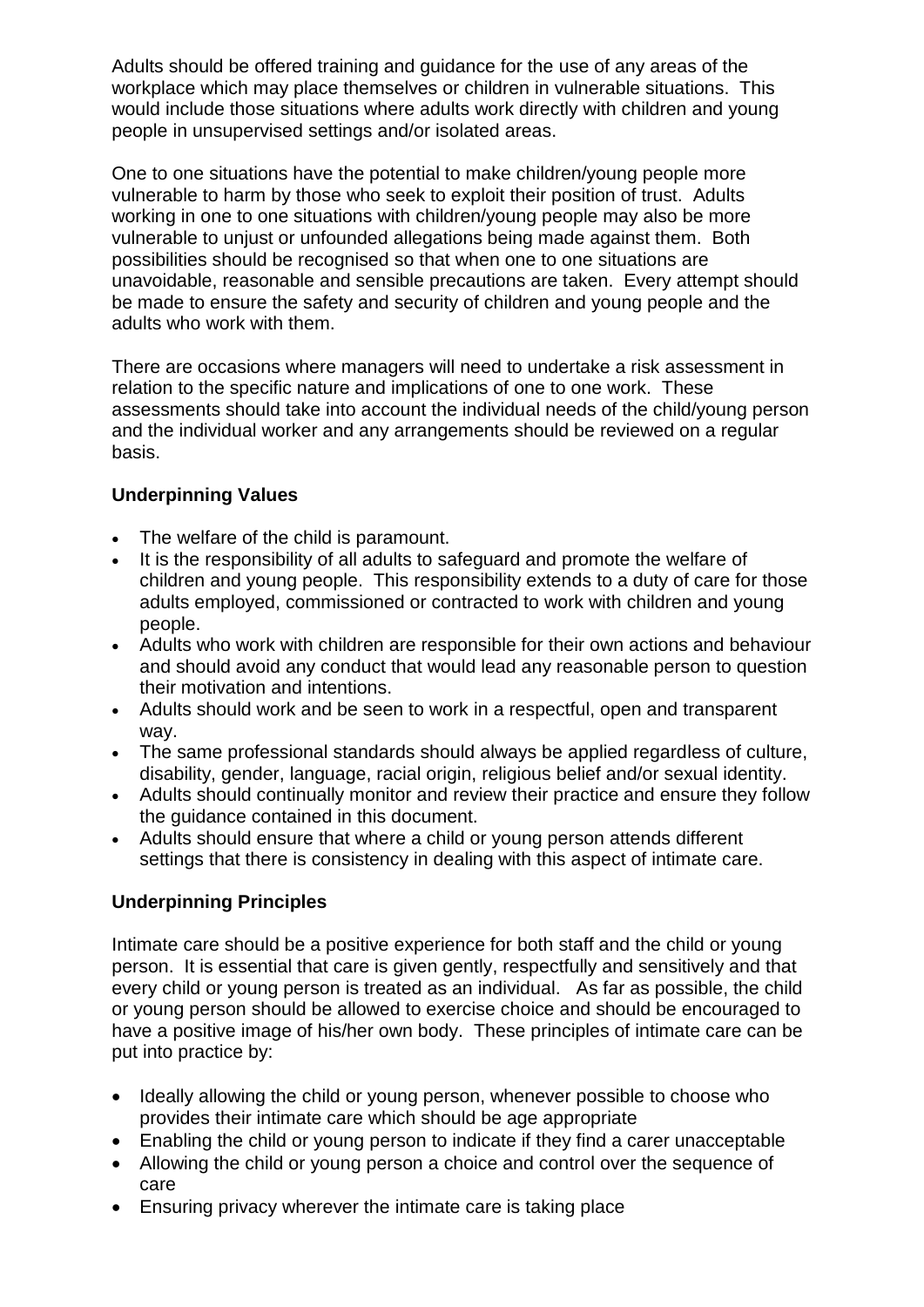- Allowing the child or young person to care for him/herself as far as possible
- Being aware of and responsive to the child/young person's reactions.

All children have a right to safety, privacy and dignity when contact of a physical or intimate nature is required and depending on their abilities, age and maturity should be encouraged to act as independently as possible. The decision as to whether or not a door is locked when intimate care is taking place needs to be considered. The following are some of the factors that might be taken into account:

- Age, ability and wishes of the child/young person
- Good communication ensuring others know when and where intimate care is taking place
- Location of the facility e.g. school hygiene room, public toilet etc
- Safer working practice of the adult(s) involved

The views of the child should be actively sought, wherever possible, when drawing up and reviewing intimate care plans. As with all individual arrangements for intimate care needs, agreements between the child/young person, parents/carers and the school/setting must be negotiated and recorded.

When the plan is completed consideration should be made as to whether the underpinning values and principles are reflected.

Given the right approach, intimate care should provide opportunities to teach children about the value of their own bodies, to develop their personal safety skills and to enhance their self-esteem. Whenever children can learn to assist in carrying out aspects of their own intimate care they should be encouraged to do so.

# **Confidentiality**

Adults may have access to confidential information about children and young people in order to undertake their responsibilities. In some circumstances they may have access to or be given highly sensitive or private information. These details must be kept confidential at all times and only shared when it is in the interests of the child/young person to do so. Such information must not be used to intimidate, humiliate, or embarrass the child/young person concerned.

If an adult who works with children or young people is in any doubt about whether to share information or keep it confidential he or she should seek guidance from a senior member of staff or the Designated Person for child protection. Any actions should be in line with locally agreed information sharing protocols (LSCB Procedures Chapter 1.2).

The storing and processing of personal information about children and young people is governed by the Data Protection Act 1998. Employers should provide clear advice to adults about their responsibilities under this legislation.

Whilst adults need to be aware of the need to listen and support children and young people, they must also understand the importance of not promising to keep secrets. Neither should they request this of a child or young person under any circumstances.

Additionally, concerns and allegations about adults should be treated as confidential and passed to the Head Teacher without delay. However if this is an allegation against the Head Teacher the Chair of Governors should contact the Named Senior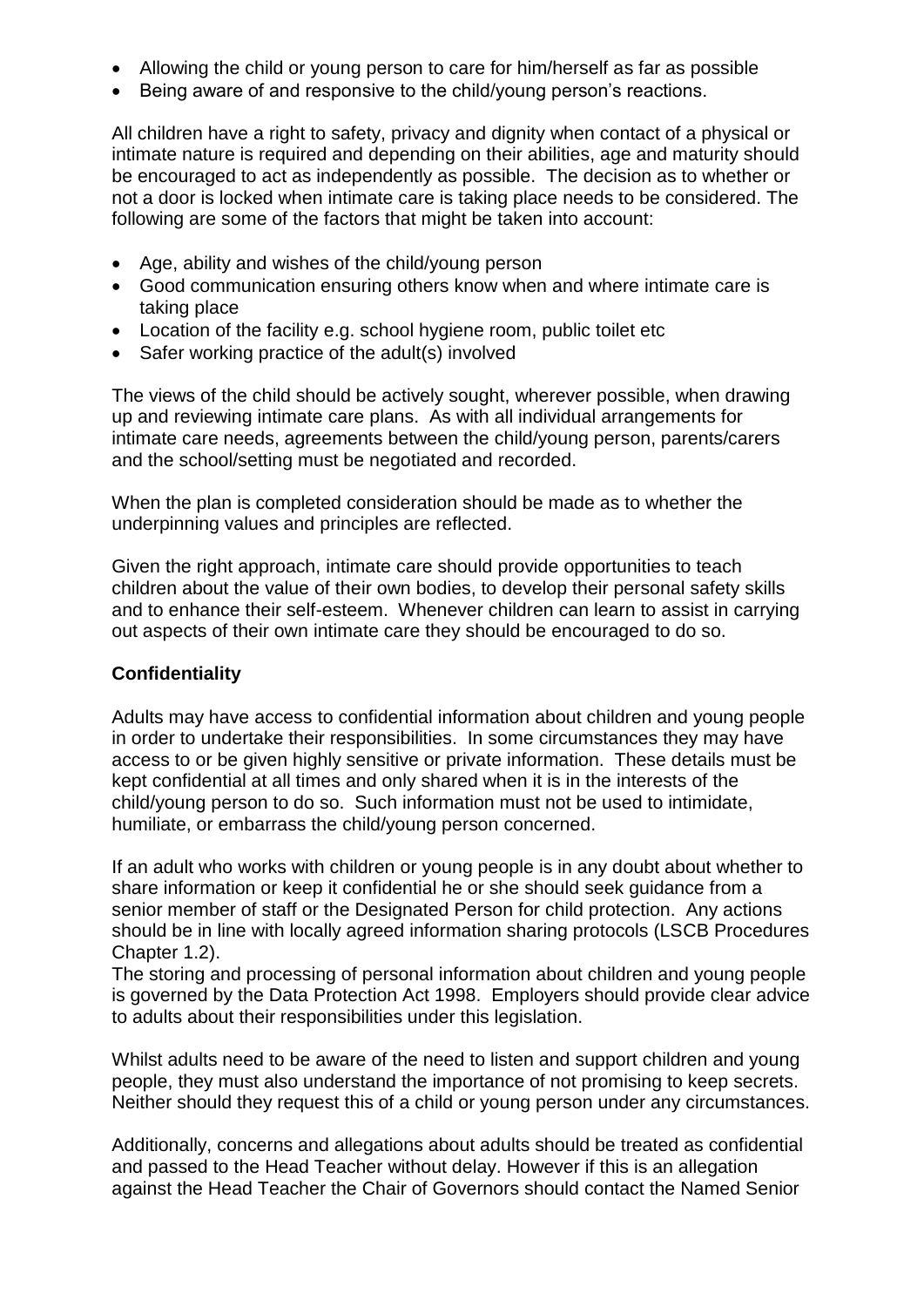Officer for Education as outlined on the back of the school Safeguarding and Child Protection policy.

It is important that the child/young person and their family have a copy of the intimate care plan and any other linked documentation e.g. star chart.

### **Making a Professional Judgement**

These guidelines cannot provide a complete checklist of what is, or is not appropriate behaviour for adults in all circumstances. There may be occasions and circumstances in which adults have to make decisions or take action in the best interests of the child or young person which could contravene this guidance or where no guidance exists. Individuals are expected to make judgements about their behaviour in order to secure the best interests and welfare of the children in their charge. Such judgements, in these circumstances, should always be recorded and shared with a senior manager. In undertaking these actions individuals will be seen to be acting reasonably.

Adults should always consider whether their actions are warranted, proportionate and safe and applied equitably.

#### **Power and Position of Trust**

As a result of their knowledge, position and/or the authority invested in their role, all adults working with children and young people are in positions of trust in relation to the young people in their care. Broadly speaking, a relationship of trust can be described as one in which one party is in a position of power or influence over the other by virtue of their work or the nature of their activity. It is vital for all those in positions of trust to understand the power this can give them over those they care for and the responsibility they must exercise as a consequence of this relationship.

A relationship between an adult and a child or young person cannot be a relationship between equals. There is potential for exploitation and harm of vulnerable young people. Adults have a responsibility to ensure that an unequal balance of power is not used for personal advantage or gratification.

Adults should always maintain appropriate professional boundaries and avoid behaviour which might be misinterpreted by others. They should report and record any incident with this potential.

Where a person aged 18 or over is in a specified position of trust with a child under 18, it is an offence for that person to engage in sexual activity with or in the presence of that child, or to cause or incite that child to engage in or watch sexual activity. Please refer to The Sexual Offences Act 2006 and the Protection of Vulnerable Adults (POVA)

# **Targeting and Grooming**

Part of creating a protective ethos involves raising awareness among staff and children about the process of targeting and grooming used by sex offenders.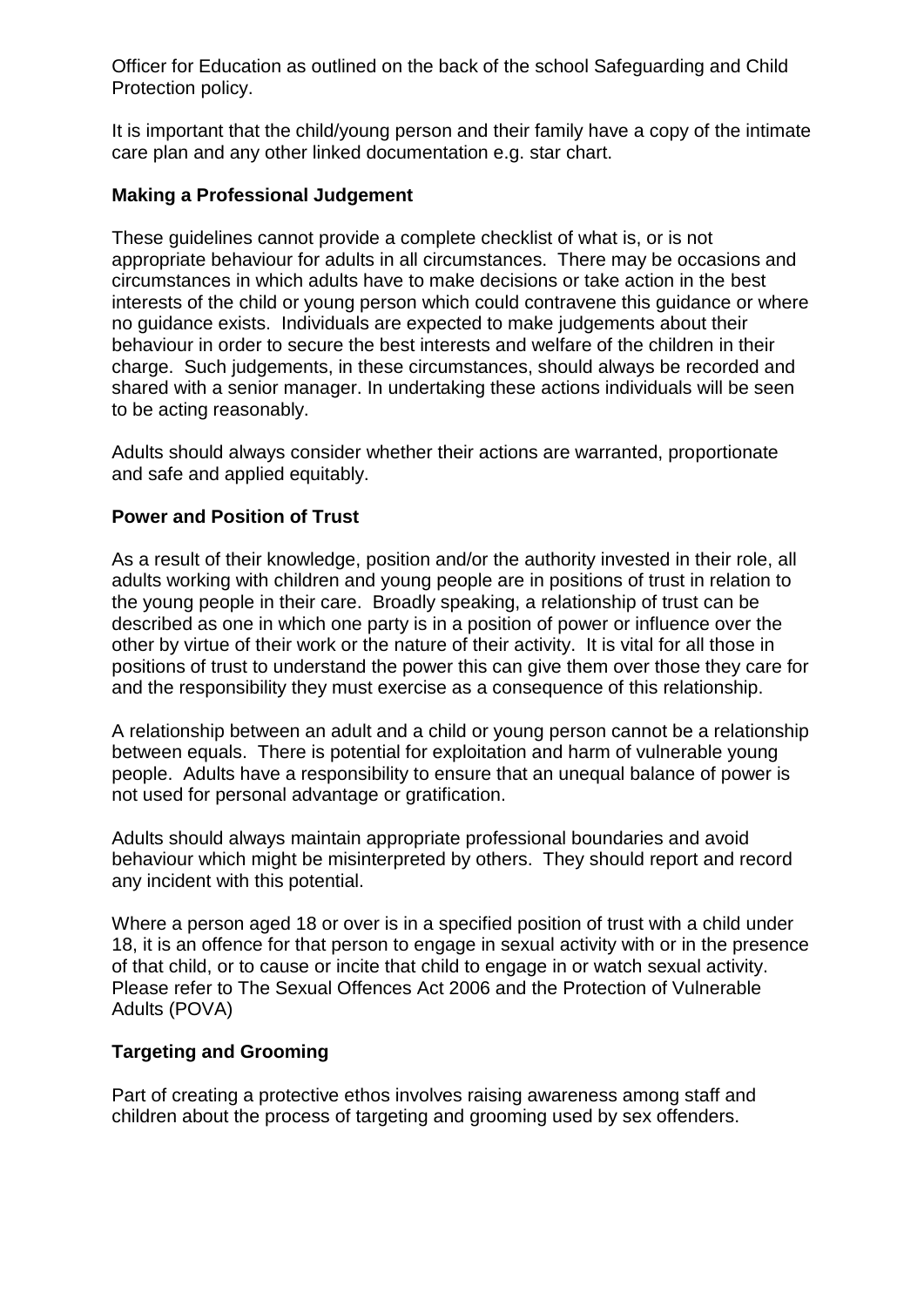**Targeting** - is the process offenders use to identify a victim. Children most likely to be targeted are those in groups identified as "vulnerable". They may fall into one of some of the categories below:

- Children with troubled or unsettled lives
- Children with identified behavioural or emotional problems at school
- Children who are separated from parents
- Children who are known to have been previously abused
- Insecure children with low self esteem
- Isolated children, socially or geographically
- Children with disabilities or SEN

**Grooming** - is the process by which an offender manipulates the environment in order to increase the likelihood of offending without being caught. Some areas to consider in relation to grooming are listed below:

- It involves adults and children.
- The more protective adults a child has in their network the less likely they will be successfully targeted.
- It is subtle and it may be carried out in such a way as to have an "innocent" explanation.
- It is manipulative and deliberate
- It may be seen as warmth and helpfulness making the person extremely plausible
- It can be a slow process
- Children become entrapped and feel responsible and guilty
- Children are coerced to keep secrets.

Staff need to know that if they have concerns about the behaviour of a member of staff or volunteer within the school they must report their concerns immediately to the Head Teacher. If the concerns are about the Head Teacher they should speak immediately to the Chair of governors.

#### **Whistle blowing**

Whistle blowing is the mechanism by which adults can voice their concerns, made in good faith, without fear of repercussion. Each employer should have a clear and accessible whistle blowing policy that meets the terms of the Public Interest Disclosure Act 1998. Adults who use whistle blowing procedure should be made aware that their employment rights are protected.

Adults should acknowledge their individual responsibilities to bring matters of concern to the attention of senior management and/or relevant external agencies. This is particularly important where the welfare of children may be at risk.

#### **Developing an intimate care plan (see Appendix)**

Where a routine procedure is required, an intimate care plan should be agreed in discussion with the child/young person, school staff, parents/carers and relevant health personnel. The plan should be signed by all who contribute and reviewed on an agreed basis. A six monthly review would be recommended but this would need to be more frequent if the circumstances are changing.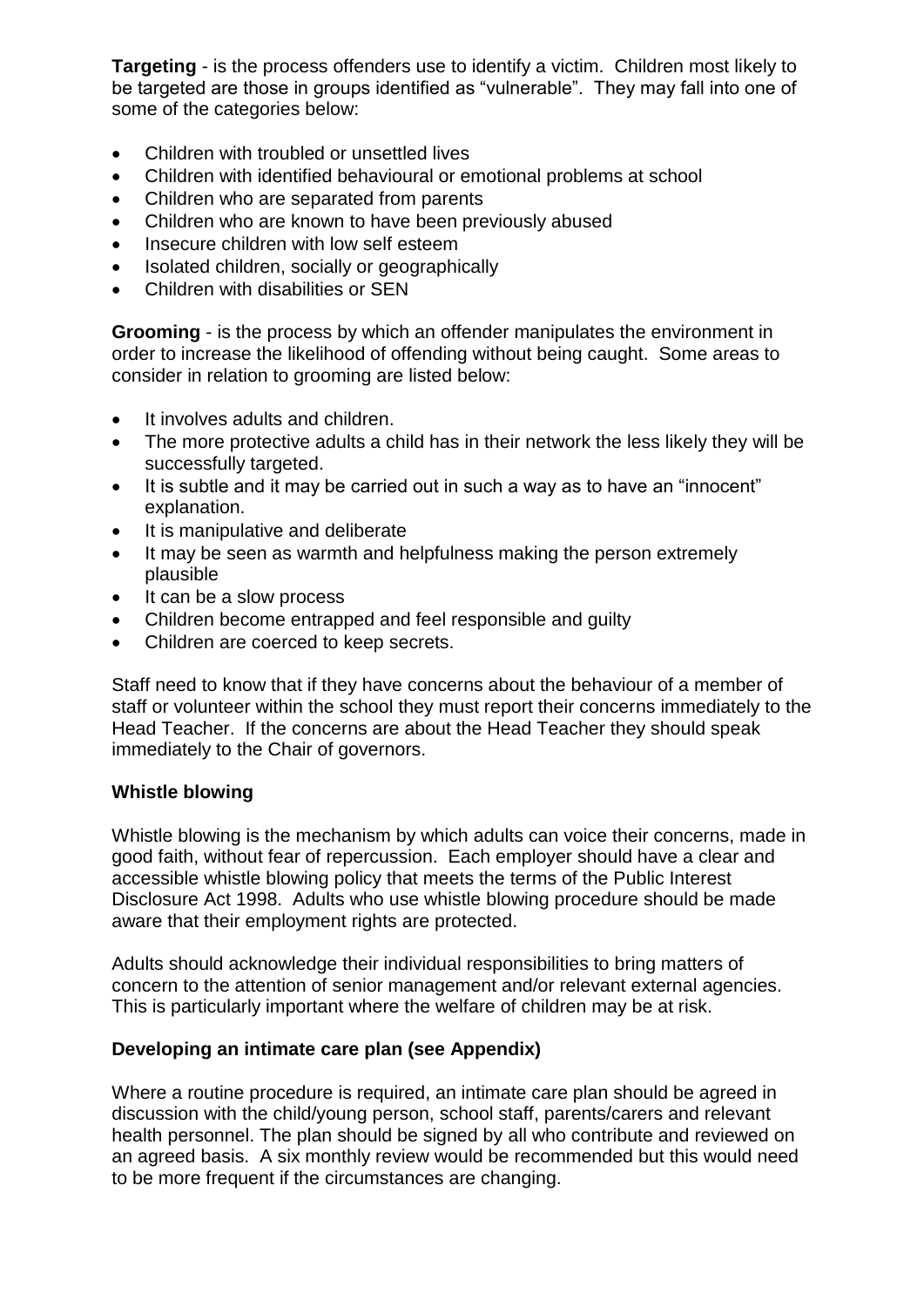In developing the plan the following should be considered:

- a) Implications for settings
	- The importance of working towards independence
	- Arrangements for home-school transport, sports day, school performances, examinations, school trips, swimming etc
	- Who will substitute in the absence of the appointed person/s
	- Strategies for dealing with pressure from peers e.g. teasing/bullying
	- Time required to implement and manage the plan.
- b) Classroom management
	- Consider the child/young person's seating arrangements in class so that they can leave class with minimal disruption to the lesson
	- Avoidance of missing the same lesson due to routines
	- Awareness of a child/young person's feelings about their own intimate care needs which could affect learning
	- Implications for PE, swimming etc e.g. discreet clothing, additional time for changing

Intimate care plans will be available to the member of staff giving the care and not displayed for all to view, thus helping to support the child/young person's dignity

All plans must be clearly recorded to ensure clarity of expectation, roles and responsibilities. A procedure should also be included to explain how concerns arising from the intimate care process will be dealt with.

# **Environmental considerations**

Consideration needs to be given to the most appropriate space and facilities for the intimate care to take place. Under the Disability Discrimination Act 1995, all public buildings must have an accessible toilet, but in many instances these are not adequate for children and young people who need additional equipment such as changing benches or hoists.

Advice can be sought as to how to provide a suitable environment which takes into account the needs and choices of the child/young person and of other users of the building. It is necessary to look at issues such as proximity to the classrooms, how to ensure privacy and dignity, the types of equipment needed, how to alert for assistance if required etc. Environmental advice pertinent to a child/young person can be gained by contacting the Occupational Therapist (OT) who supports the child/young person in the school/setting.

# **Moving and Handling**

Assisting personal care tasks may present challenges for moving and handling. At all times the child/young person's wishes and choices must be considered, but procedures must also take into account the safety of the people who are assisting.

Manual handling risks need to be assessed and identified and measures put in place to reduce the risk as required. This may involve small items of equipment, such as grab rails or steps, or may be more complex equipment such as mobile or ceiling track hoists and electric height adjustable changing benches.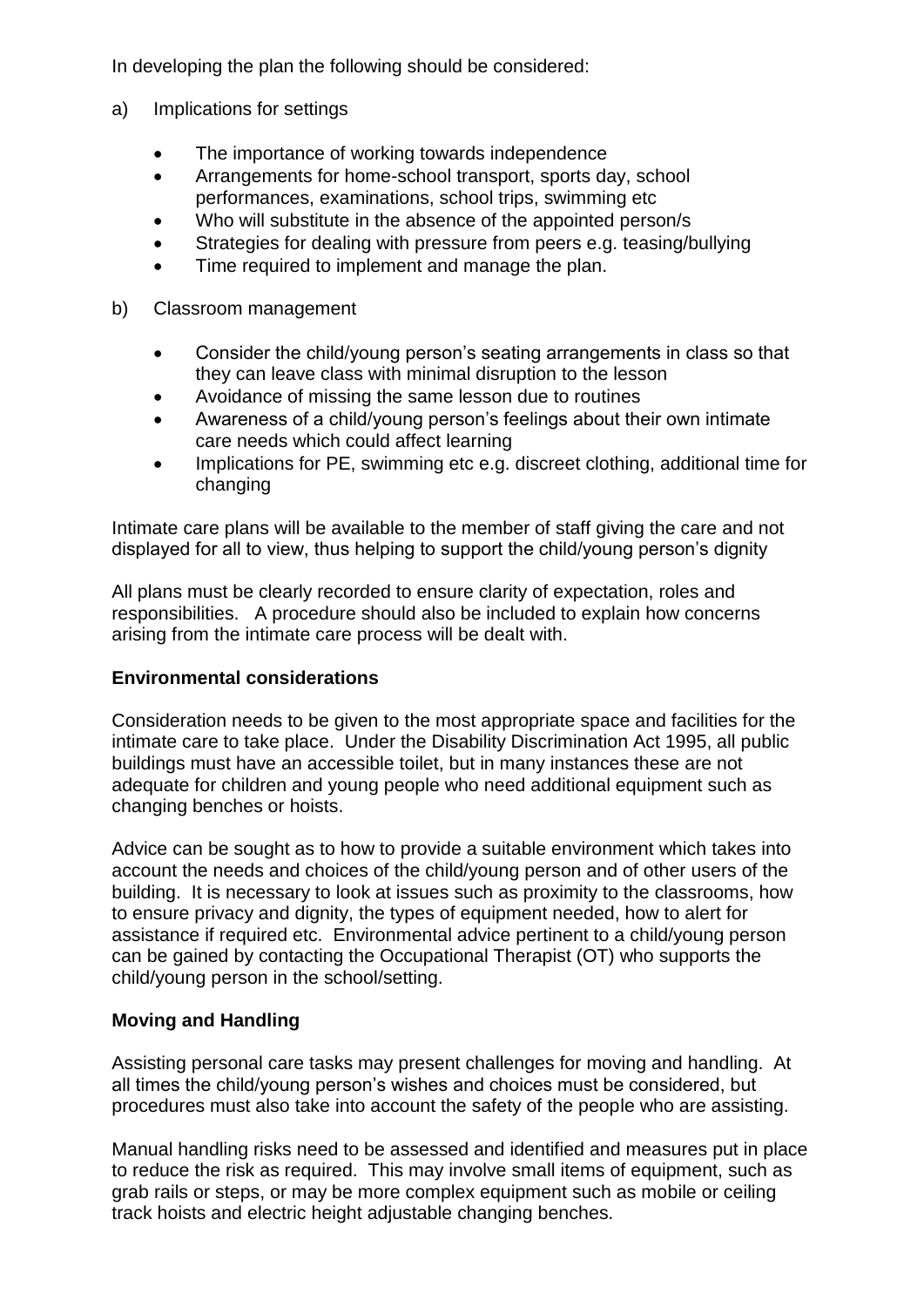Advice as to the best moving and handling procedures to support an individual can be requested via the Occupational Therapy (OT) and Physiotherapy (PT) service specifically addressing the needs of the individual who requires the assistance. If the individual is not known to the children's OT or PT service then a referral can be made. For children in mainstream education it is possible to request formal moving and handling training for staff involved with an individual child/young person via the caseworker within the Statutory Assessment and Resources Team ( START) Schools are responsible for providing training for staff who deliver moving and handling.

In the same way as an intimate care plan is required, there also needs to be a clear protocol for the moving and handling procedures identified for the task. This should clarify who and how these procedures are to be undertaken. This also needs regular review due to changing circumstances. At minimum, annual training is needed and more frequently in the event of changing staff or circumstances.

#### **The Intimate Care Plan**

Having identified, as far as possible, with the child/young person the most appropriate procedures and methods to ensure the personal care is met, it is advised to produce an "Intimate Care Plan". This is a signed record of agreed procedures and persons who are engaged in the task. It states the aims and purpose of the activity and how this is to be met. As situations are subject to change, this needs to be reviewed on a six monthly basis. In some instances, review will need to be made on a more frequent basis.

See Appendix for Model Intimate Care Plan and Guidance.

#### **Links with Other Agencies**

Positive links with other agencies will enable school/setting based plans to take account of the knowledge, skills and expertise of other professionals and will ensure the child's well being and development remains paramount.

It is recommended good practice for settings to know what agencies are involved with the child/young person, to seek advice, involve parents or the person who knows the child/young person best and also to consult a relevant health professional such as the school nurse, Occupational Therapist (OT), or Physiotherapist.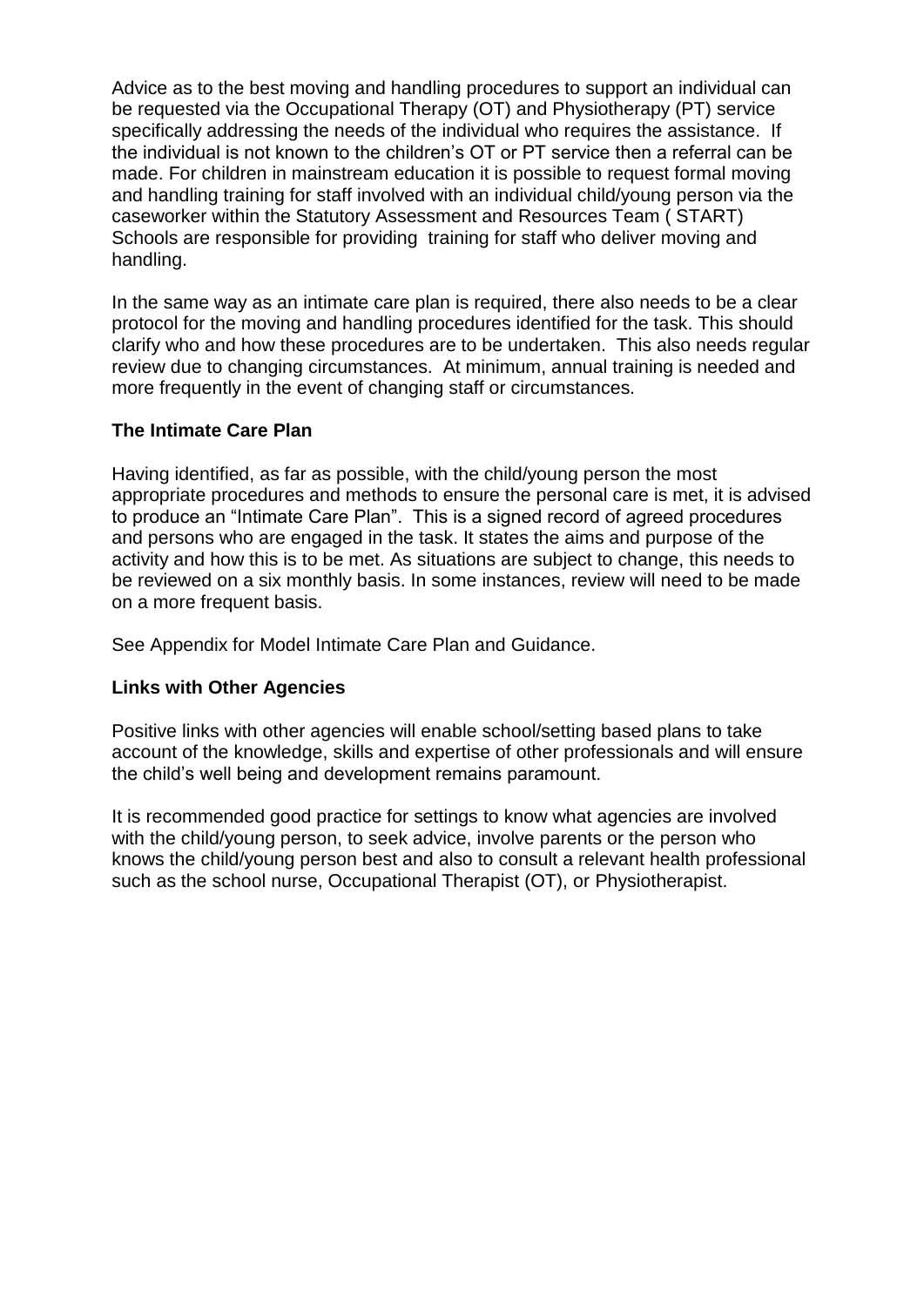# **Staff Development**

- All staff should have read the Guidance for Safer Working Practice for Adults who work with Children and Young People in Education Settings. Every member of staff, paid or unpaid, must receive Child Protection training every three years; this will include midday supervisors, dining hall staff, caretakers etc.
- Individual staff must be supported in the specific types of intimate care that they carry out and fully understand the intimate care policy and guidelines.
- Where appropriate staff must receive Moving and Handling training at least every year.
- Newly appointed staff should be closely supervised until completion of a successful 'probationary' period.
- Whole school staff training should foster a culture of good practice and a whole school approach to intimate care.
- School and individual staff must keep a dated record of all training undertaken.

The following guidelines should be used in training staff identified to support intimate care.

Senior staff members must:

- Ensure staff have had appropriate external checks (e.g. Barred List and Enhanced Criminal Record check) and that the setting has a protective ethos and all staff are aware of the Whistleblowing Policy
- Ensure staff know of the whole setting approach to intimate care
- Ensure staff know who to ask for advice if they are unsure or uncomfortable about a particular situation.
- Ensure that sensitive information about a child/young person is only shared with those who need to know, such as parents, members of staff specifically involved with the child. Other staff should only be given information that keeps the child safe.
- Consult with parents/child/young person about arrangements for intimate care
- Ensure that appropriate personal safety skills are taught to all children/young people so that they understand good/bad touches, good/bad secrets, telling etc.
- Ensure staff are aware of relevant procedures, the Safeguarding and Child Protection Policy & Health and Safety Policy etc.
- Ensure staff understand the needs of refugee children, asylum seekers and children from different racial and cultural backgrounds and specialist advice is sought when necessary.
- Ensure staff are aware of and have training in the communication system/s that the child they are working with uses.
- Wherever possible, avoid using staff involved in intimate care, in the delivery of sex education, as an additional safeguard to both staff and children/young people involved.

In addition identified staff should be able to:

 Access other procedures and policies regarding the welfare of the child/young person e.g. Safeguarding and Child Protection, Behaviour, Anti-Bullying, Positive Handling etc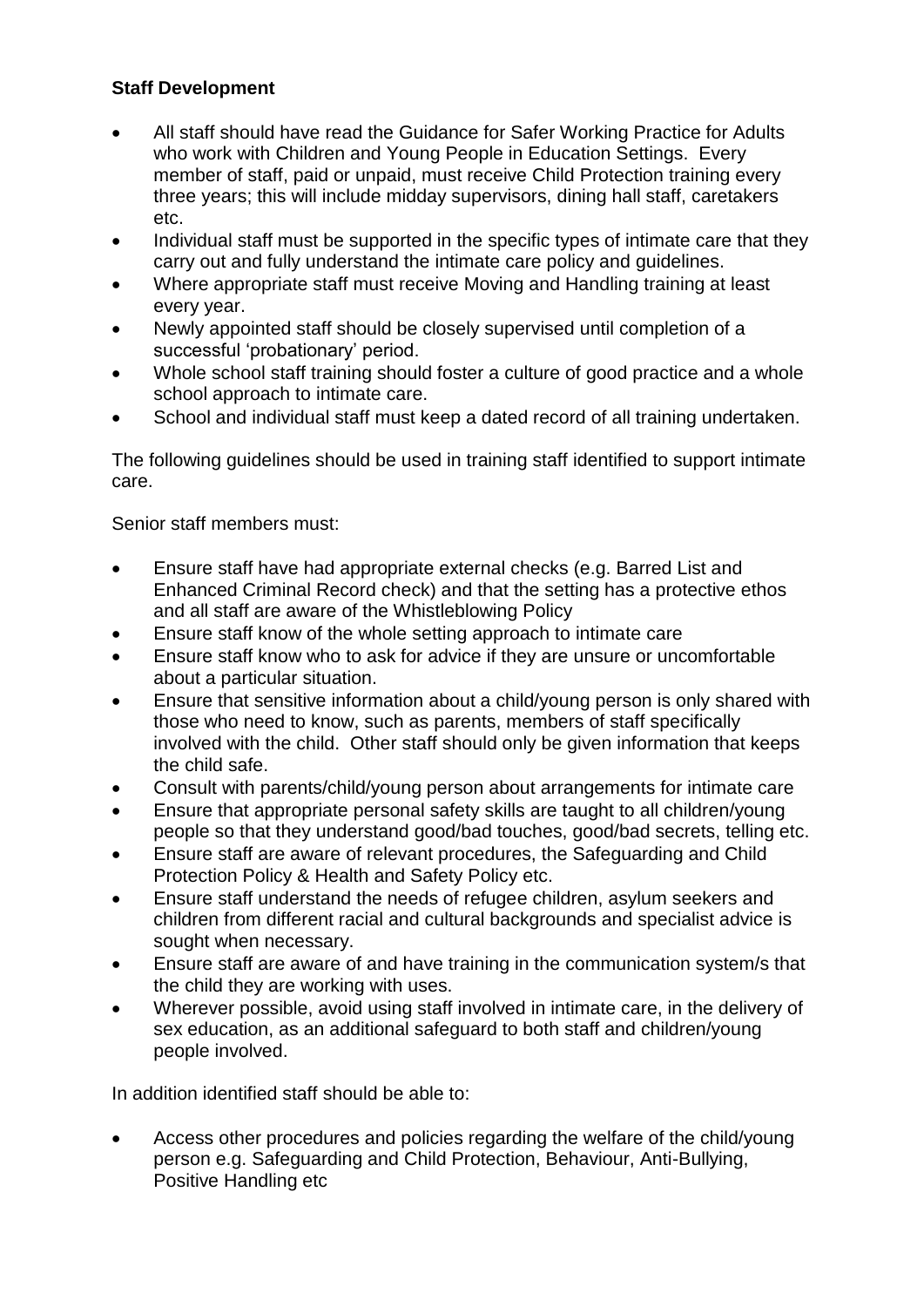- Understand their duty of care, know how to log and pass on concerns to the Designated Person in the setting
- Identify and use a communication system with which the child/young person is most comfortable
- 'Read' messages a child/young person is trying to convey
- Communicate with and respectfully involve the child/young person in the intimate care process
- Offer choices, wherever possible
- Ensure greater independence with the procedure of intimate care
- Maintain confidentiality with the child/young person when discussing elements of their intimate care unless it is a child protection issue when Child Protection Procedures must be followed.

#### **Sharing Concerns and Recording Incidents**

Individuals must be aware of who their organisation's Designated Person for child protection is, where the Safeguarding and Child Protection policy and procedures are kept, including procedures for dealing with allegations against adults. All allegations must be taken seriously and investigated in accordance with local procedures and statutory guidance. Adults who are the subject of allegations are advised to contact their professional association.

In the event of any allegation being made, information should be clearly and promptly recorded and reported to the Head teacher (if in a school) who should then follow the LSCB Procedures.

Adults should always feel able to discuss with their line manager any difficulties or problems that may affect their relationship with children and young people so that appropriate support can be provided or action can be taken.

It is essential that accurate and comprehensive records be maintained wherever concerns are raised about the conduct or actions of adults working with or on behalf of children and young people.

#### **Visits and "Out of School" Activities.**

A school/setting may have robust procedures and plans in place for the day to day intimate care needs of a child or young person, but further consideration will need to be taken in good time before a trip or for an "out of school" activity. Schools/settings need to consider whether the intimate care needs of the child/young person are included in their generic risk assessment.

Advice can be requested from the Occupational Therapist who supports the child/young person in school if required.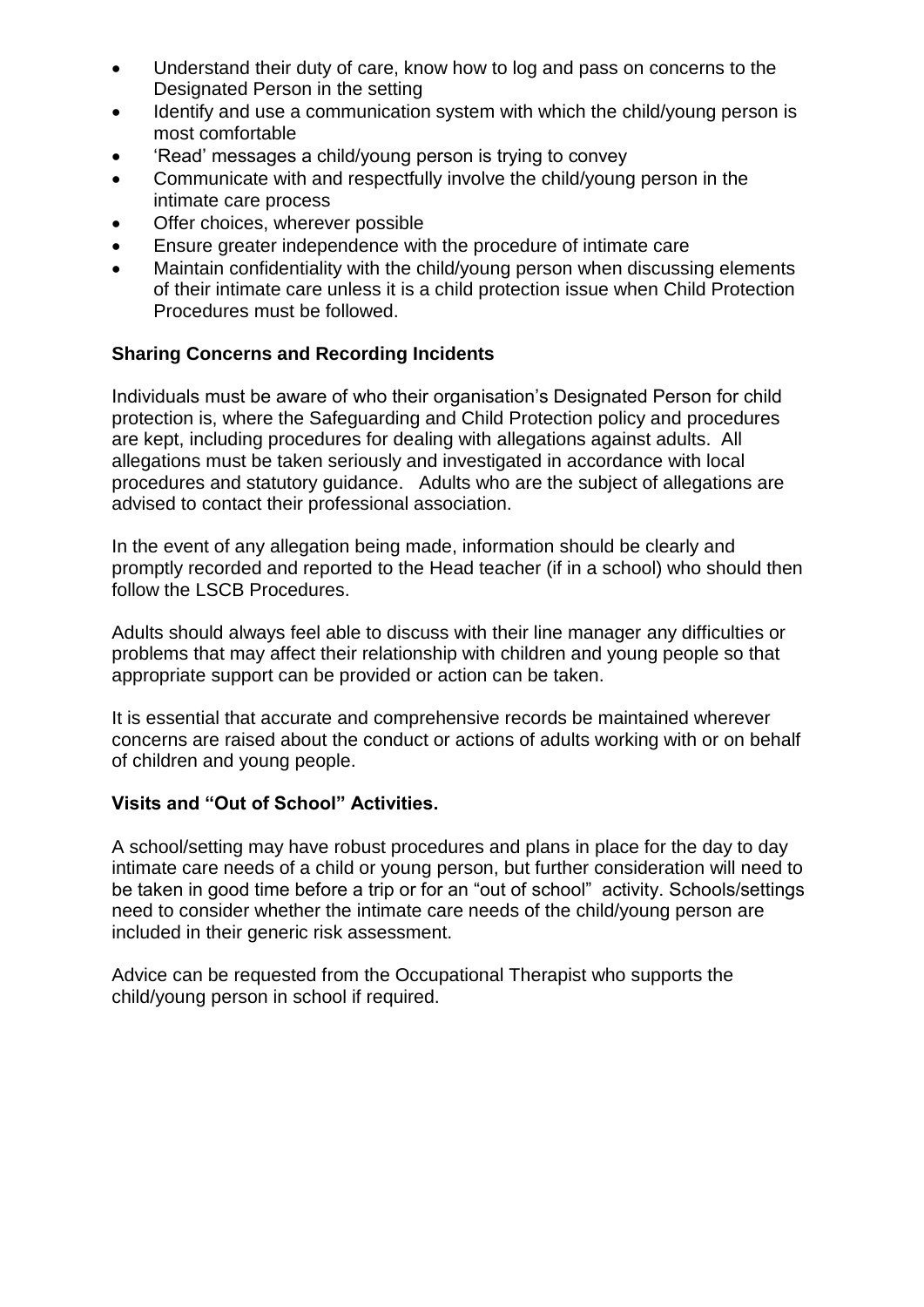# **Part 3**

# **Intimate Care Plan**

| Child/Young<br>Person: |             | School/Setting: |  |
|------------------------|-------------|-----------------|--|
| DOB:                   | Male/Female | Date:           |  |

| Description of Intimate Care Needs                                                                                                |  |  |  |
|-----------------------------------------------------------------------------------------------------------------------------------|--|--|--|
|                                                                                                                                   |  |  |  |
|                                                                                                                                   |  |  |  |
|                                                                                                                                   |  |  |  |
|                                                                                                                                   |  |  |  |
|                                                                                                                                   |  |  |  |
|                                                                                                                                   |  |  |  |
|                                                                                                                                   |  |  |  |
|                                                                                                                                   |  |  |  |
|                                                                                                                                   |  |  |  |
|                                                                                                                                   |  |  |  |
| Task: If practical, it may be possible to identify one part of the intimate care procedure which gives the child/young person an  |  |  |  |
| opportunity to have a little more independence. If so the plan can then assist in the development of this part of the whole task. |  |  |  |
|                                                                                                                                   |  |  |  |
|                                                                                                                                   |  |  |  |
|                                                                                                                                   |  |  |  |
|                                                                                                                                   |  |  |  |
|                                                                                                                                   |  |  |  |
|                                                                                                                                   |  |  |  |
|                                                                                                                                   |  |  |  |
| Action Plan - Describe the steps needed to achieve this task                                                                      |  |  |  |
| $\overline{1}$ .                                                                                                                  |  |  |  |
|                                                                                                                                   |  |  |  |
| 2.                                                                                                                                |  |  |  |
|                                                                                                                                   |  |  |  |
| 3.                                                                                                                                |  |  |  |
| 4.                                                                                                                                |  |  |  |
|                                                                                                                                   |  |  |  |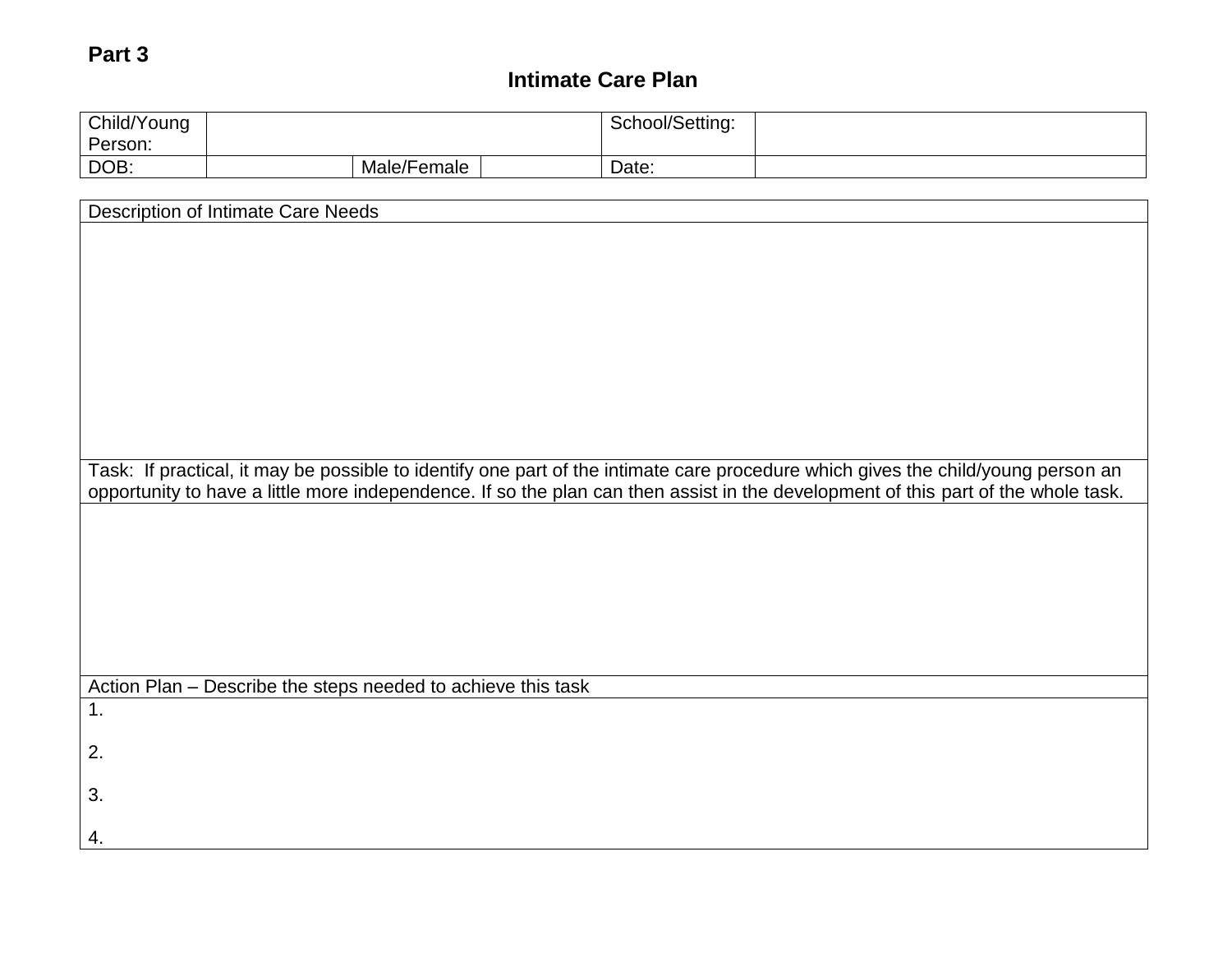| The following people will be assisting in the above activities:                            |  |
|--------------------------------------------------------------------------------------------|--|
|                                                                                            |  |
|                                                                                            |  |
|                                                                                            |  |
| Additional people who may be involved to cover when the named people are absent:           |  |
|                                                                                            |  |
|                                                                                            |  |
| I am in agreement with the above procedures being undertaken: (Please sign as appropriate) |  |
|                                                                                            |  |
|                                                                                            |  |
|                                                                                            |  |
|                                                                                            |  |
|                                                                                            |  |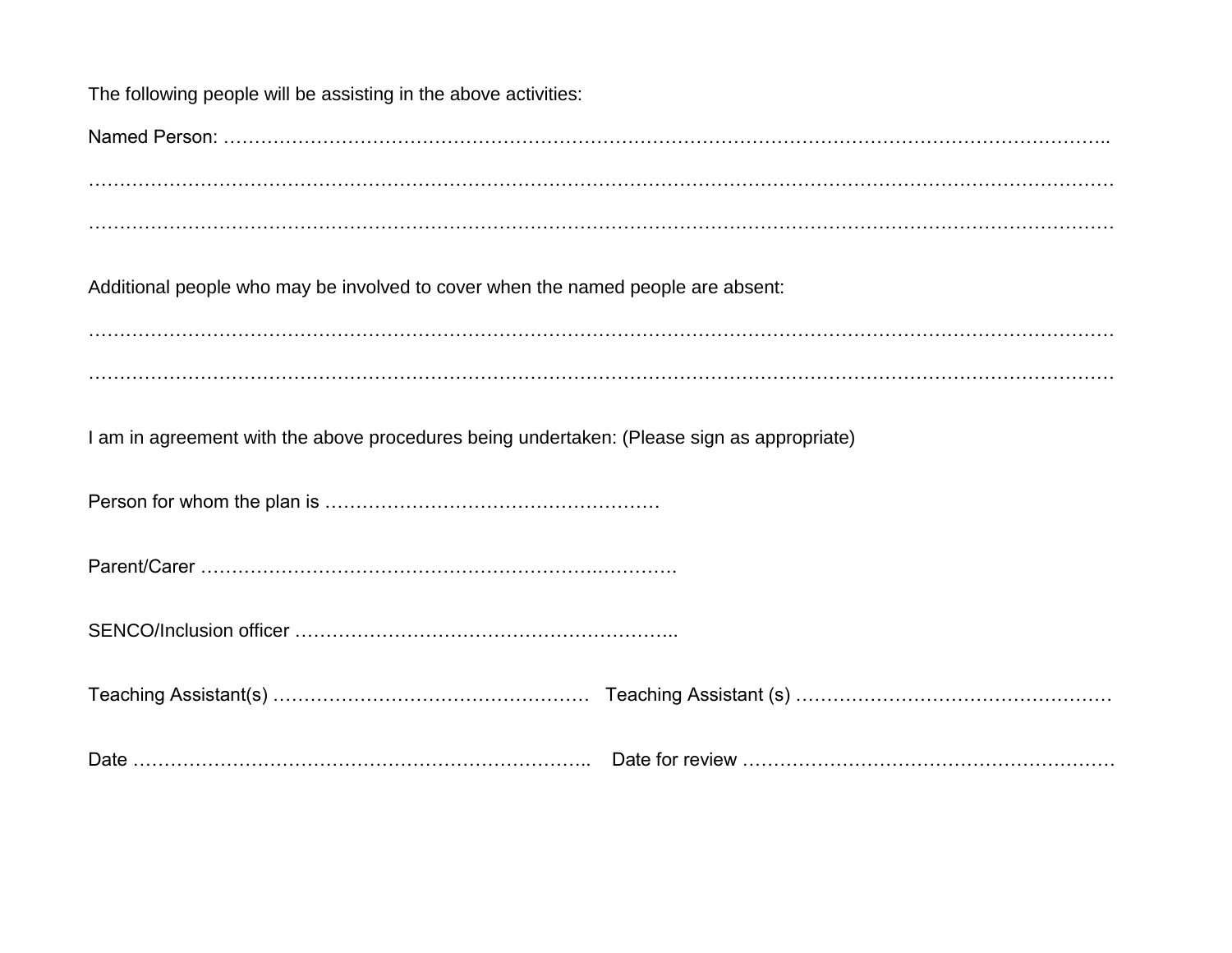#### **Intimate Care Plan - Guidance for Use**

The plan is an individualised protocol to ensure that the process of giving and receiving care is respectful, tailored to the individual needs of a child or young person and promotes safety for those receiving and administering the care.

It is recommended that where intimate care is required, an individual plan is drawn up and updated regularly. A six-monthly review would be good practice. It is advisable to have a named person who takes the lead and this needs to be identified on the plan.

As far possible, one plan can be usable across different settings such as school, short breaks, link care etc. Discretion needs to be used as to whether it is appropriate for home use.

This plan should highlight particular areas of risk and sensitivity.

The child/young person's choices and preferences need to be considered and incorporated into the plan as far as possible.

#### **Description of the child/young person's Intimate Care Needs**

Use this space to describe the needs of the child/young person and record the best method agreed for providing the intimate care.

(e.g. "N" needs full assistance for his/her toileting needs. S/he does not indicate a need to go to the toilet or when wet or soiled. "N" needs assistance to transfer onto a changing table using a hoist and sling from the wheelchair. "N" can assist with cleaning his/her hands by sitting at the wash basin in the wheelchair and placing their hands under the running water and rubbing them with soap.)

#### **Task**

Select a part of the whole intimate care process, which could be developed to encourage the child/young person's independence. This may be only one stage of the whole process, but more can be added. If possible, involve the child/young person in selecting which part of the task to focus on.

(e.g. "N" will assist in taking the wipe and assist in their own personal cleaning)

#### **Action Plan**

A detailed plan of what is needed for "N" to be able to achieve the selected task, e.g.:

- 1. 2 staff members will assist "N" to move from wheelchair to the changing bench (using a hoist and sling as demonstrated).
- 2. When "N" is lying on the bench give a verbal/visual cue that the pad will be removed.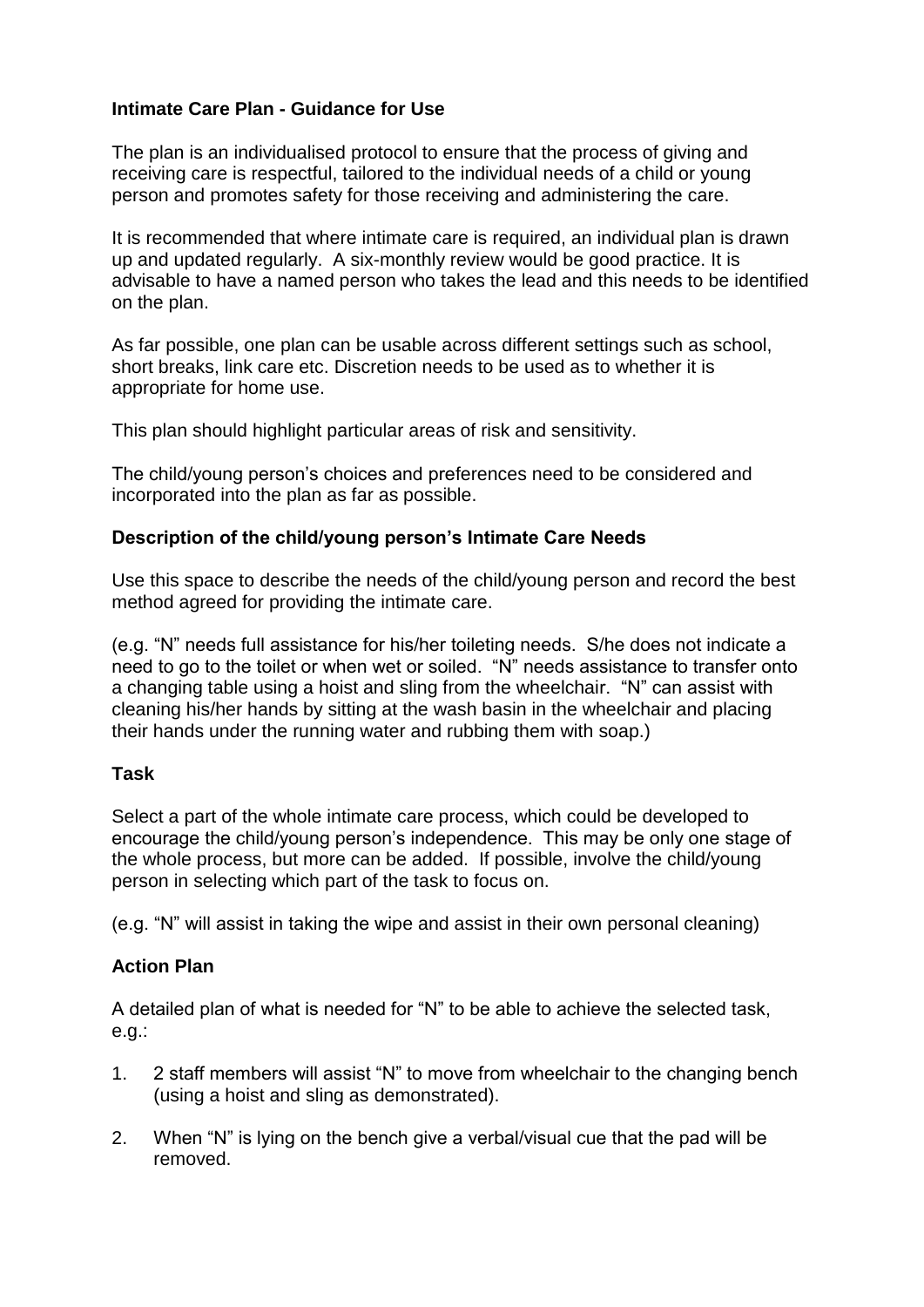- 3. Undo tapes and remove and dispose of pad.
- 4. Give a verbal/visual cue that a wipe is to be used.
- 5. Assist "N" in taking the wipe and prompt verbally/visually for him/her to complete the cleaning as required.
- 6. If additional cleaning is required, explain this to "N" and staff member to complete the task.
- 7. Give verbal/visual prompt to say that you are now going to put on a clean pad.
- 8. Replace clothing and transfer back to wheelchair (using equipment as before).

The frequency of review will depend on the complexity of the task and progress of the individual. Circumstances may change which require more frequent review. This will work best if all people involved feel that they have some influence in the progress.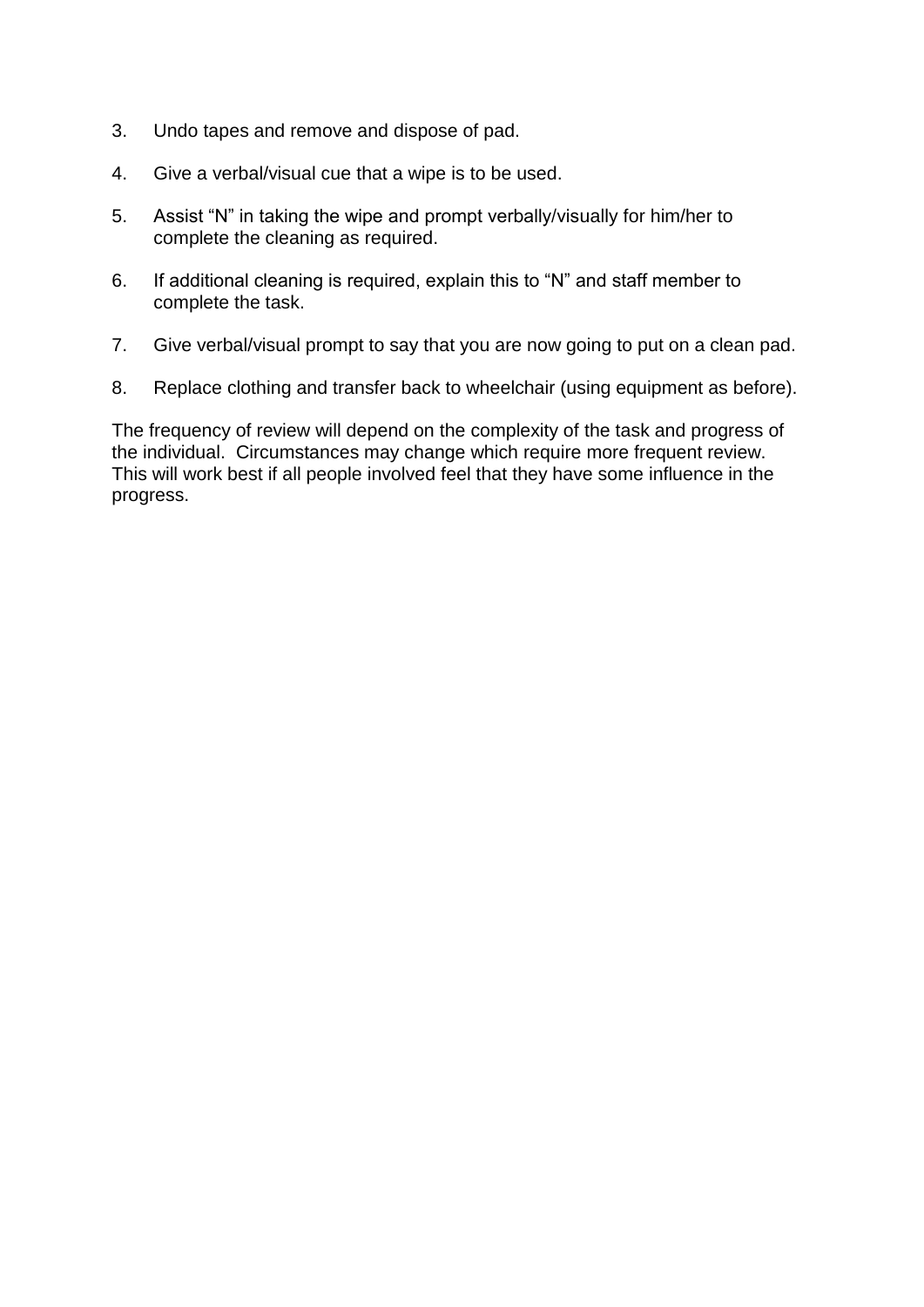# **Appendix**

#### **Introduction**

St Alban's Catholic Primary School is committed to ensuring that all staff responsible for the intimate care of children or young people will undertake their duties in a professional manner at all times. We recognize that there is a need to treat all children/young people with respect when intimate care is given. No child/young person should be attended to in a way that causes distress, embarrassment or pain.

#### **What is Intimate Care?**

Intimate care is any personal care that most people usually carry out for themselves.

# **Our Approach to Best Practice**

The management of all children/young people with intimate care needs will be carefully planned and should be a positive experience for all involved. The child/young person who requires intimate care is treated with respect at all times; the child's welfare and dignity is of paramount importance.

Staff who provide this care are trained to do so (including Safeguarding and Child Protection and Moving and Handling Training) and are fully aware of best practice, including having read the Dept for Children Schools and Families ( DCSF) now the Department of Education Guidance for Safer Working practice for Adults who work with children and young people in Education Settings. Suitable equipment and facilities can be identified to assist with children/young people who need special arrangements by an assessment from an Occupational Therapist. (OT)

It is the school/setting's responsibility to support staff that are carrying out intimate care procedures. Advice can be given by contacting the occupational therapy service, school nurse or the Education Child Protection Service as required. Whenever possible staff who are involved in the intimate care of children/young people will not usually be involved with the delivery of sex and relationships education to the children/young people in their care as an additional safeguard to both staff and children involved. If staff are involved care should be taken to ensure that resource materials cannot be misinterpreted and clearly relate to the learning outcomes identified by the lesson plan. This plan should highlight particular areas of risk and sensitivity.

Children/young people will be supported to achieve the highest level of autonomy possible given their age and abilities. Staff will ensure each child/young person does as much for him/herself as he/she can. This may mean, for example, giving the child responsibility for washing themselves. Individual intimate care plans will be drawn up as appropriate and shared and agreed by the child/young person and their parents/carers.

Each child/young person's right to privacy will be respected. Careful consideration will be given to each situation to determine how many staff need to be present when the child/young person is being cared for. Where possible one child will be catered for by one adult unless there is a sound reason for having more adults present. In this case, the reasons should be clearly documented and reassessed regularly.